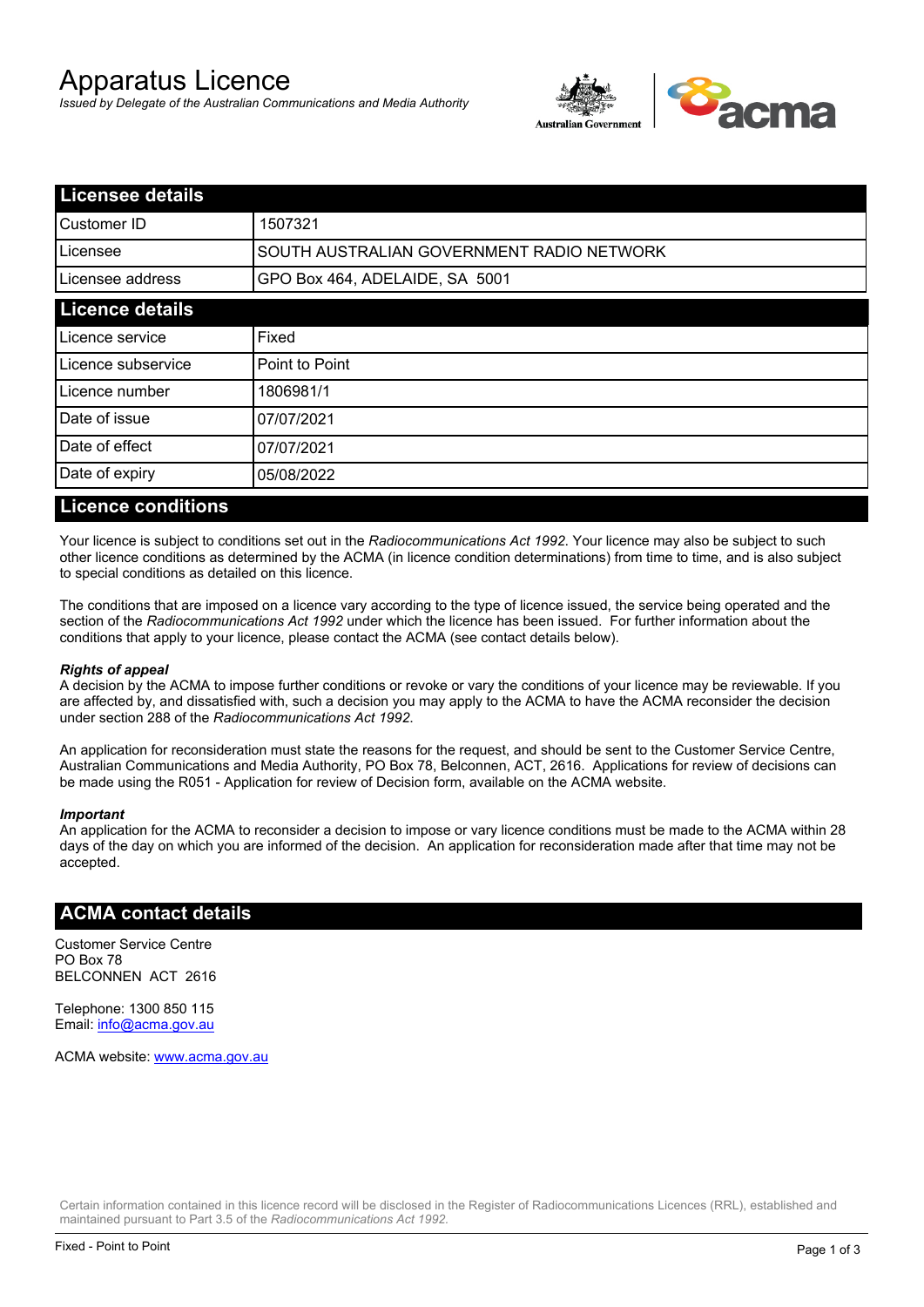# **Advisory Notes applying to licence no.: 1806981/1**

Conditions applicable to the operation of Point to Point station(s) authorised under this licence can be found in the Radiocommunications Licence Conditions (Apparatus Licence) Determination and the Radiocommunications Licence Conditions (Fixed Licence) Determination, the 'fixed licence lcd'. Copies of these determinations are available from the ACMA and from the ACMA home page (www.acma.gov.au).